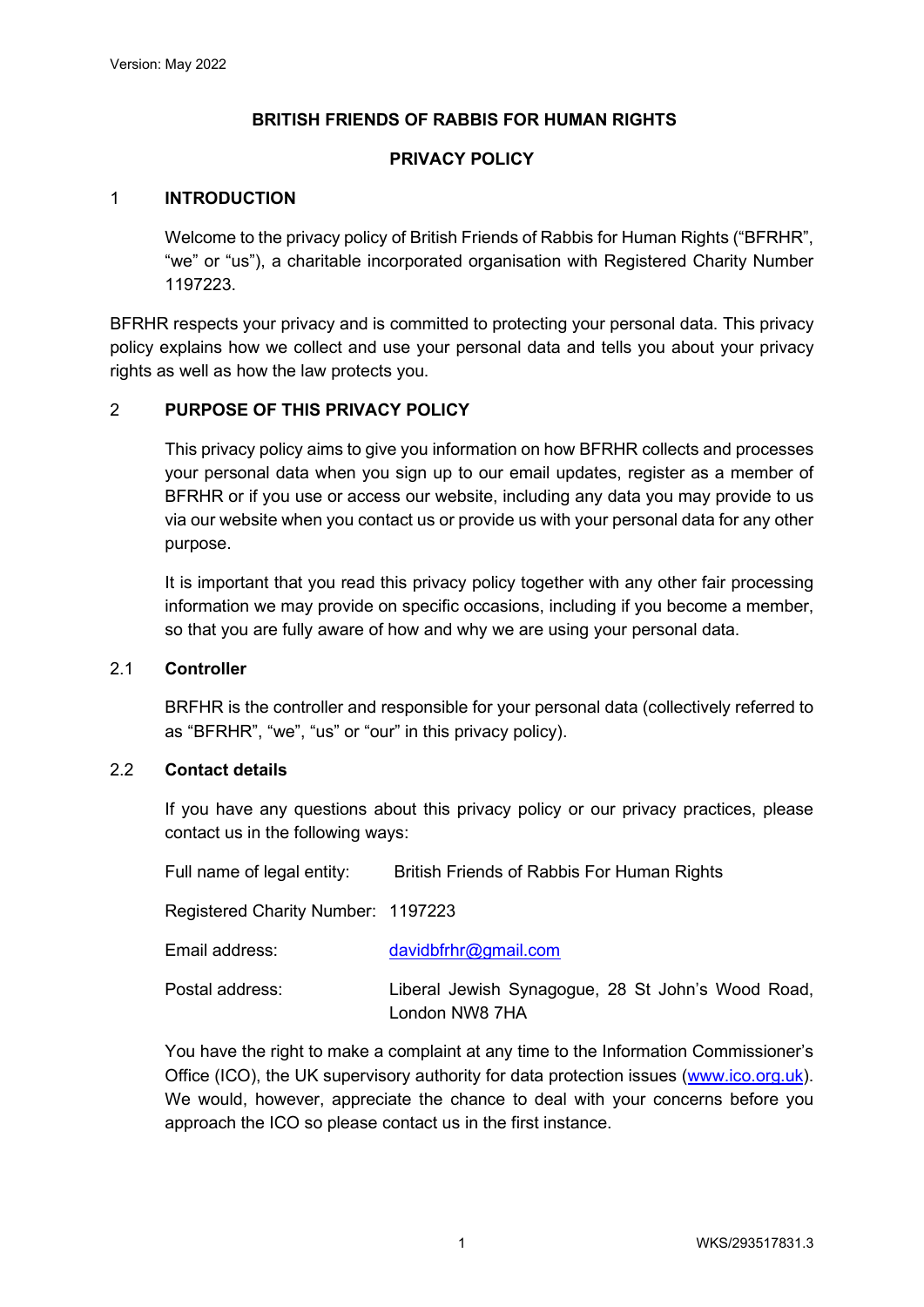### 2.3 **Changes to the privacy policy and your personal data**

We keep our privacy policy under regular review. This version was last updated in May 2022.

It is important that the personal data we hold about you is accurate and current. Please keep us informed if your personal data changes during your relationship with us.

We may change this Privacy Statement from time to time. If we make any significant changes in the way we treat your personal information we will make this clear by contacting you directly.

#### 2.4 **Third-party links**

This website may include links to third-party websites, plug-ins and applications. Clicking on those links or enabling those connections may allow third parties to collect or share data about you. We do not control these third-party websites and are not responsible for their privacy statements. When you leave our website, we encourage you to read the privacy policy of every website you visit.

#### 3 **THE DATA WE COLLECT ABOUT YOU**

Personal data, or personal information, means any information about you from which you can be, either directly or indirectly, identified. It does not include data where your identity has been removed (anonymous data).

# 3.1 **We may collect, use or store some or all of the following categories of personal information about you:**

- 3.1.1 Personal identity information such as your title, name and surname.
- 3.1.2 Personal contact details such as postal addresses, telephone numbers and personal e-mail addresses.
- 3.1.3 Financial information such as bank details.
- 3.1.4 Marketing and communications information, including your preferences in receiving marketing and email updates from us and our third parties and your communication preferences.
- 3.1.5 Information about how you use our website and our email communications.
- 3.1.6 Other information such as details of previous donations to us, Gift Aid declarations and/or status and details of any preferences or feedback that you may have.

# 3.2 **We may also collect, store and use the following "special category" of more sensitive personal information:**

3.2.1 **Your religion,** particularly any affiliation you have with a specific congregation or congregations.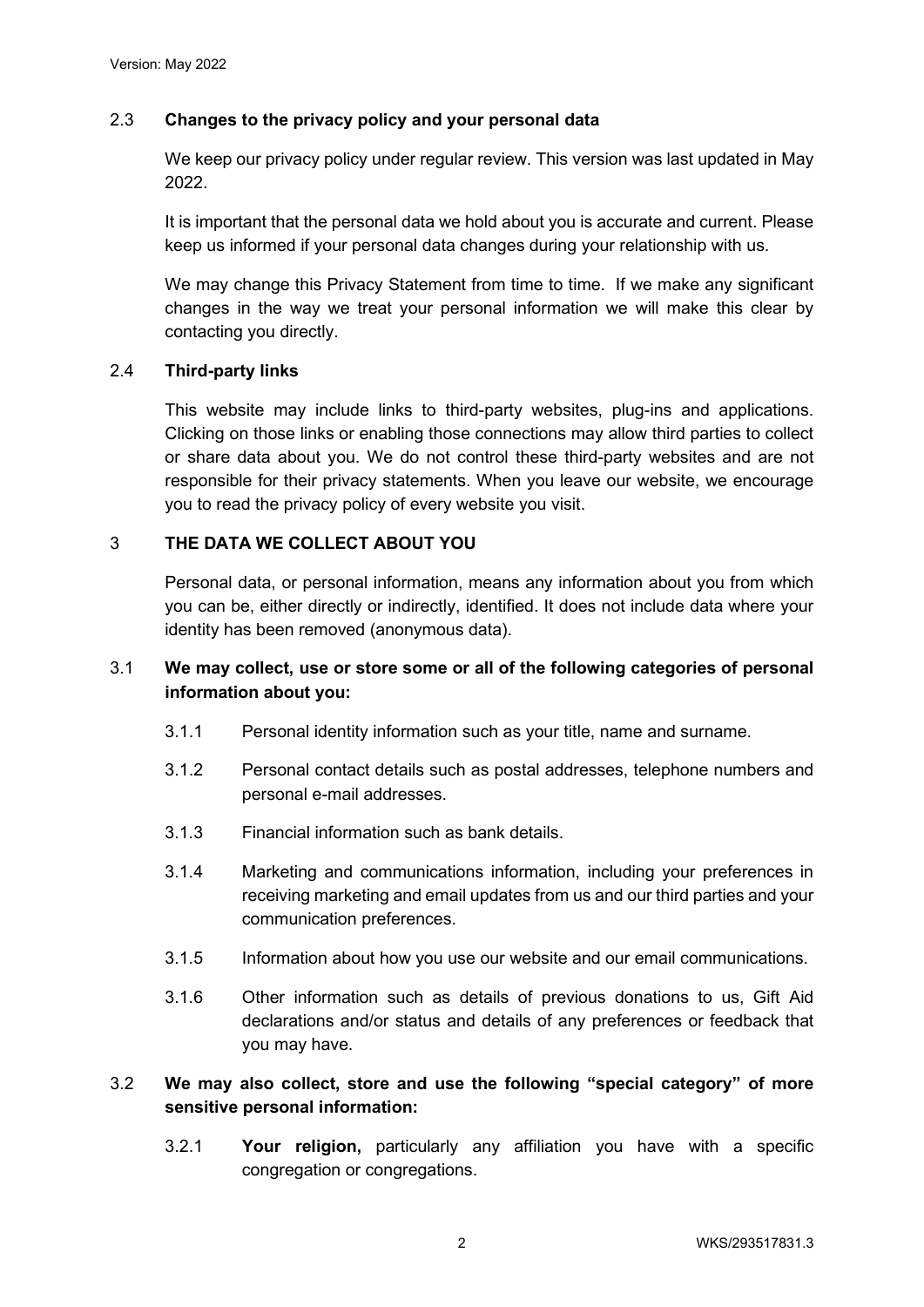### 4 **HOW IS YOUR PERSONAL INFORMATION COLLECTED?**

We use different methods to collect data from and about you which may include through:

- 4.1 **Direct interactions.** You may give us your personal data by filling in forms, or by corresponding with us by post, phone, email or otherwise. This includes personal data you provide when you:
	- 4.1.1 make a donation;
	- 4.1.2 sign up for our email updates;
	- 4.1.3 register as a member of BFRHR; or
	- 4.1.4 request information from us or contact us for any reason.
- 4.2 **Third parties or publicly available sources.** We may receive personal data about you from various third parties and public sources as set out below:
	- 4.2.1 analytics providers such as Google Analytics;
	- 4.2.2 our website host, Wordpress;
	- 4.2.3 a third party who has referred to you our services or made an introduction to you;
	- 4.2.4 third party companies or organisations where you provide permission or consent to sharing your data with charities; and
	- 4.2.5 publicly available sources such as Companies House and newspapers/articles.

#### 5 **HOW WE USE YOUR PERSONAL DATA**

- 5.1 We will only process your personal data in compliance with applicable data protection laws, and where we have a lawful basis to do so. Most commonly, we will use your personal data in the following circumstances:
	- 5.1.1 Where we need to comply with a legal obligation.
	- 5.1.2 Where it is necessary for legitimate interests pursued by us or a third party and your interests and fundamental rights do not override these interests.
- 5.2 We will process your personal data in the following situations:
	- 5.2.1 where we need to process or administer your donation, including processing Gift Aid;
	- 5.2.2 where we need to process or administer your membership of BFRHR;
	- 5.2.3 to respond to any communications you send us;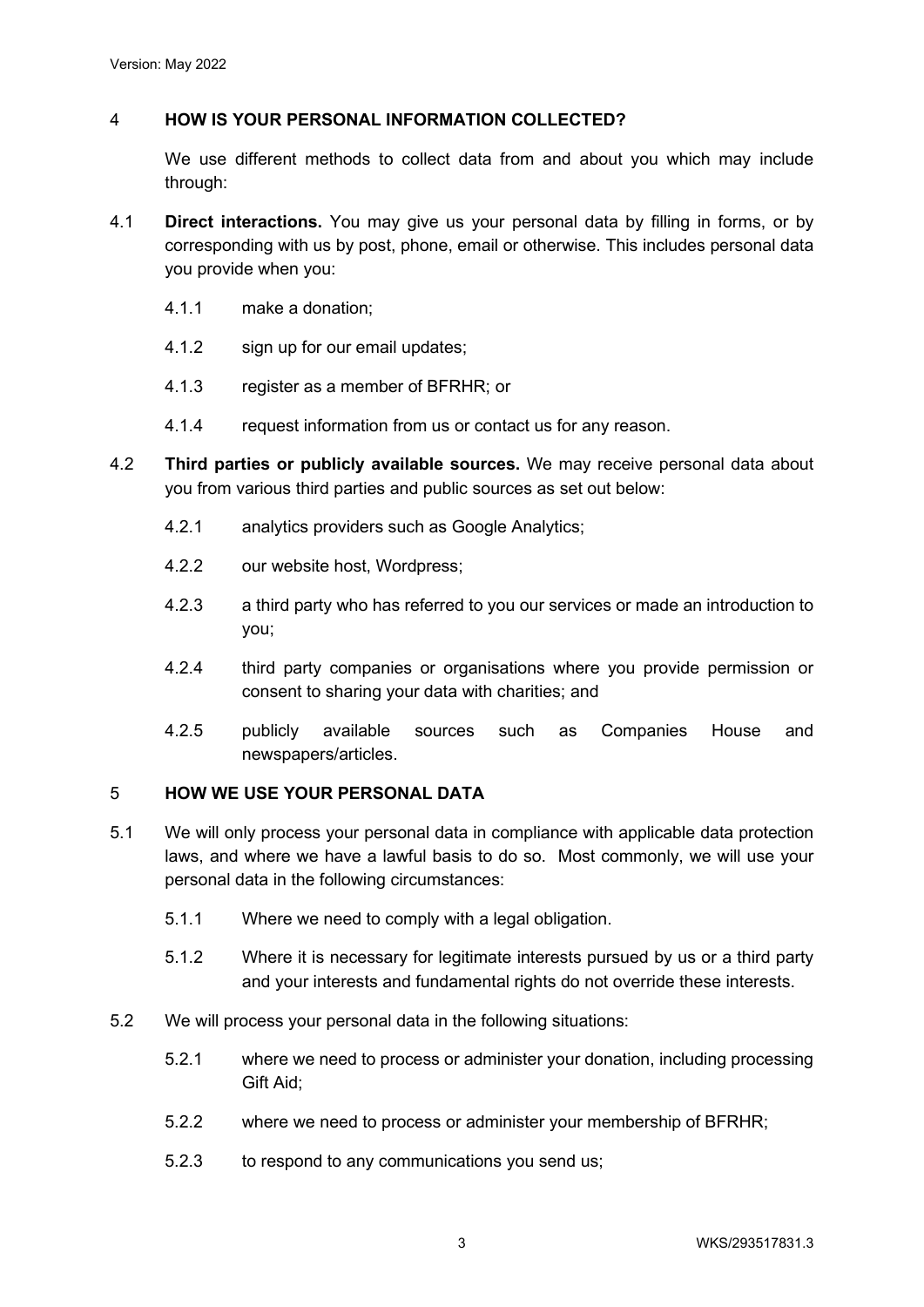- 5.2.4 to keep a record of your relationship with us;
- 5.2.5 to record your communication preferences and to keep in touch if you have agreed to receive communications from us.

### 5.3 **Cookies**

- 5.3.1 Our site uses cookies to distinguish you from other users of our website. This helps us to provide you with a good experience when you browse our website and also allows us to improve our sites and services.
- 5.3.2 Cookies are pieces of data that are often created when you visit a website, and which are stored in the cookie directory of your computer or mobile device. A number of cookies may be created when you visit our website.
- 5.3.3 We use the following cookies:
	- (a) **Necessary cookies:** These are cookies that enable our website to work properly. You can turn these off by updating your browser settings, but please note that this may affect how the website works.
	- (b) **Optional cookies.** These cookies help us to understand how our site is performing. We use analytics to recognise and count the number of visitors and to see how visitors move around our website when they are using it. This helps us to improve the way our website works, such as by ensuring that users are finding what they are looking for easily.

Optional cookies are also used for targeting and advertising. This does not store any personal information about you, but will recognise you as a unique user to allow targeted advertising on third party platforms such as Facebook and Google.

- 5.3.4 Please note that third parties may also use cookies, over which we have no control. These third party cookies are likely to be analytical cookies
- 5.3.5 We do not use cookies for any other purposes and we do not use them to collect personal data of any kind. The only personal data we do collect via our website is from the online forms you may choose to complete.
- 5.3.6 You can set your browser to refuse all or some browser cookies, or to alert you when websites set or access cookies. If you disable or refuse cookies, please note that some parts of this website may become inaccessible or not function properly.

#### 5.4 **Marketing**

We strive to provide you with choices regarding certain personal data uses, particularly around marketing and advertising for donations or other support. We will only send you electronic direct marketing communications with your consent or as otherwise authorised by applicable law.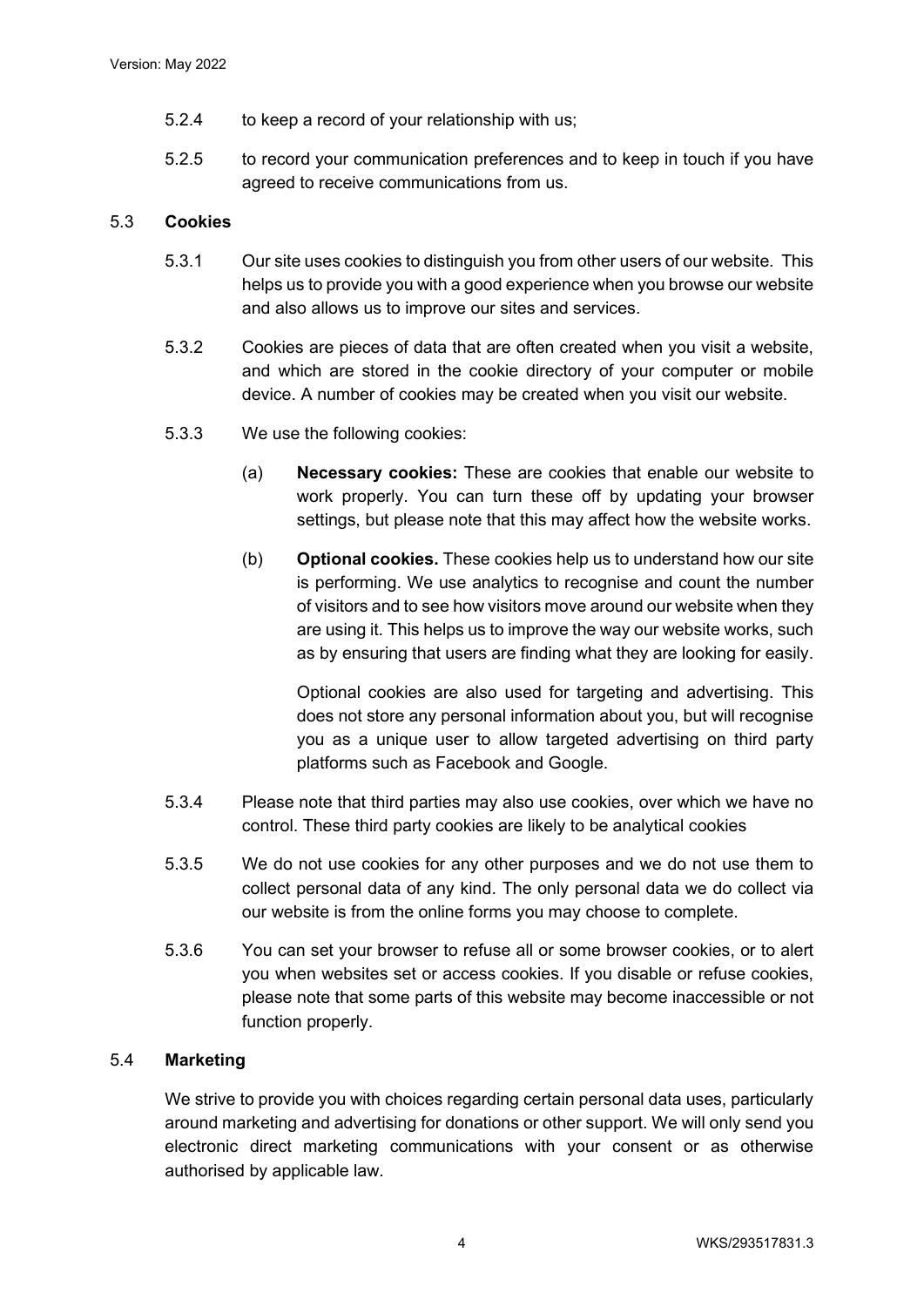You can ask us or third parties to stop sending you marketing messages at any time by contacting us at any time.

#### 5.5 **Change of purpose**

We will only use your personal data for the purposes for which we collected it, unless we reasonably consider that we need to use it for another reason and that reason is compatible with the original purpose. If you wish to get an explanation as to how the processing for the new purpose is compatible with the original purpose, please contact us.

If we need to use your personal data for an unrelated purpose, we will notify you and we will explain the legal basis which allows us to do so.

Please note that we may process your personal data without your knowledge or consent, in compliance with the above rules, where this is required or permitted by law.

#### 6 **HOW WE USE PARTICULARLY SENSITIVE PERSONAL INFORMATION**

"Special categories" of particularly sensitive personal information require higher levels of protection. We need to have further justification for collecting, storing and using this type of personal information. Our legal basis for processing special categories of personal data is that such processing is carried out in the course of our legitimate activities as a charity with appropriate safeguards in place.

We will use your particularly sensitive personal information in the following ways:

- 6.1.1 to assess the spread of BFRHR's membership across different communities;
- 6.1.2 to determine which congregations in the UK would most benefit from events hosted by and/or educational resources provided by BFRHR;
- 6.1.3 to provide you with applicable support.

We do not need your consent if we use special categories of your personal information in accordance with our written policy to carry out our legitimate activities as a charity. In limited circumstances, we may approach you for your written consent to allow us to process certain particularly sensitive data. If we do so, we will provide you with full details of the information that we would like and the reason we need it, so that you can carefully consider whether you wish to consent. You should be aware that it is not a condition of your staying with us that you agree to any request for consent from us.

#### 7 **DISCLOSURES OF YOUR PERSONAL DATA**

We may share your personal data with the parties below for the purposes set out above.

7.1 Service providers acting as processors based within the EU and United Kingdom including providers of communications and system administration services.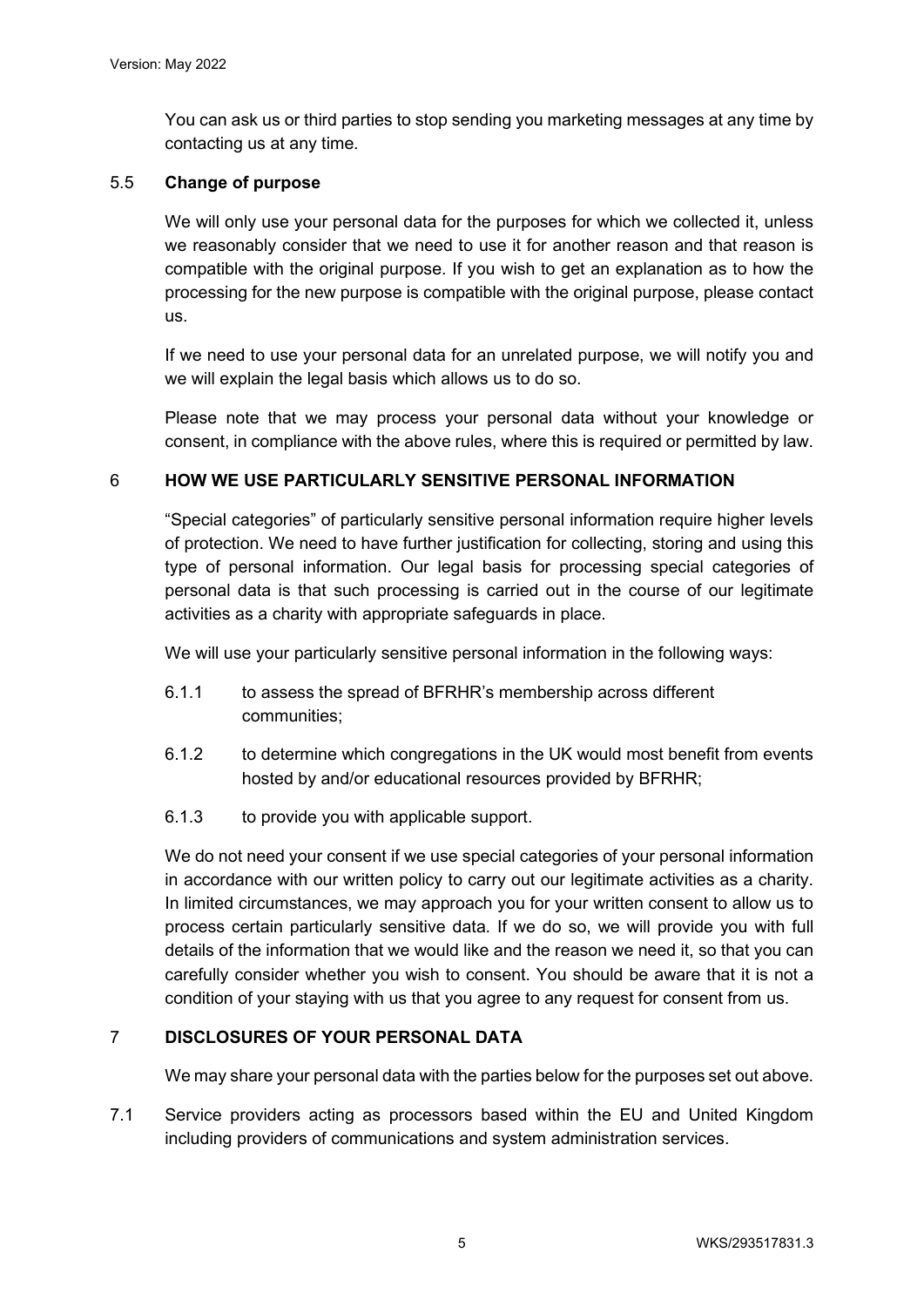- 7.2 Rabbis for Human Rights, an Israeli organisation with non-profit no. 580151967. Rabbis for Human Rights' address is 22 Shai Agnon Blvd, Jerusalem, 9358954, Israel.
- 7.3 Professional advisers including lawyers, bankers, auditors and insurers based in the EU and United Kingdom who provide consultancy, banking, legal, insurance and accounting services.
- 7.4 HM Revenue & Customs, regulators and other authorities who require reporting of processing activities in certain circumstances, including the Charity Commission where required.
- 7.5 Third parties to whom we may choose to sell, transfer or merge parts of our business or our assets. Alternatively, we may seek to acquire other businesses or merge with them. If a change happens to our business, then the new owners may use your personal data in the same way as set out in this privacy policy.

We require all third parties to respect the security of your personal data and to treat it in accordance with the law. We do not allow our third-party service providers or partners to use your personal data for their own purposes and only permit them to process your personal data for specified purposes and in accordance with our instructions.

#### 8 **INTERNATIONAL TRANSFERS**

8.1 We may transfer personal information we collect about you to countries outside the United Kingdom and the European Union. Where required by applicable law we will put in place applicable data transfer mechanisms to ensure that your personal data received essentially equivalent protections in any country to which it is transferred as if received in the United Kingdom. If you require any additional information on how your information may be shared please use the contact details in clause 1 of this policy.

#### 9 **DATA SECURITY**

We have put in place appropriate security measures to prevent your personal data from being accidentally lost, used or accessed in an unauthorised way, altered or disclosed. In addition, we limit access to your personal data to those employees, agents, contractors and other third parties who have a business need to know. They will only process your personal data on our instructions and they are subject to a duty of confidentiality.

We will only pass on your information to another organisation, including Rabbis For Human Rights, where they have agreed to treat the information confidentially and to keep it secure.

We have put in place procedures to deal with any suspected personal data breach and will notify you and any applicable regulator of a breach where we are legally required to do so.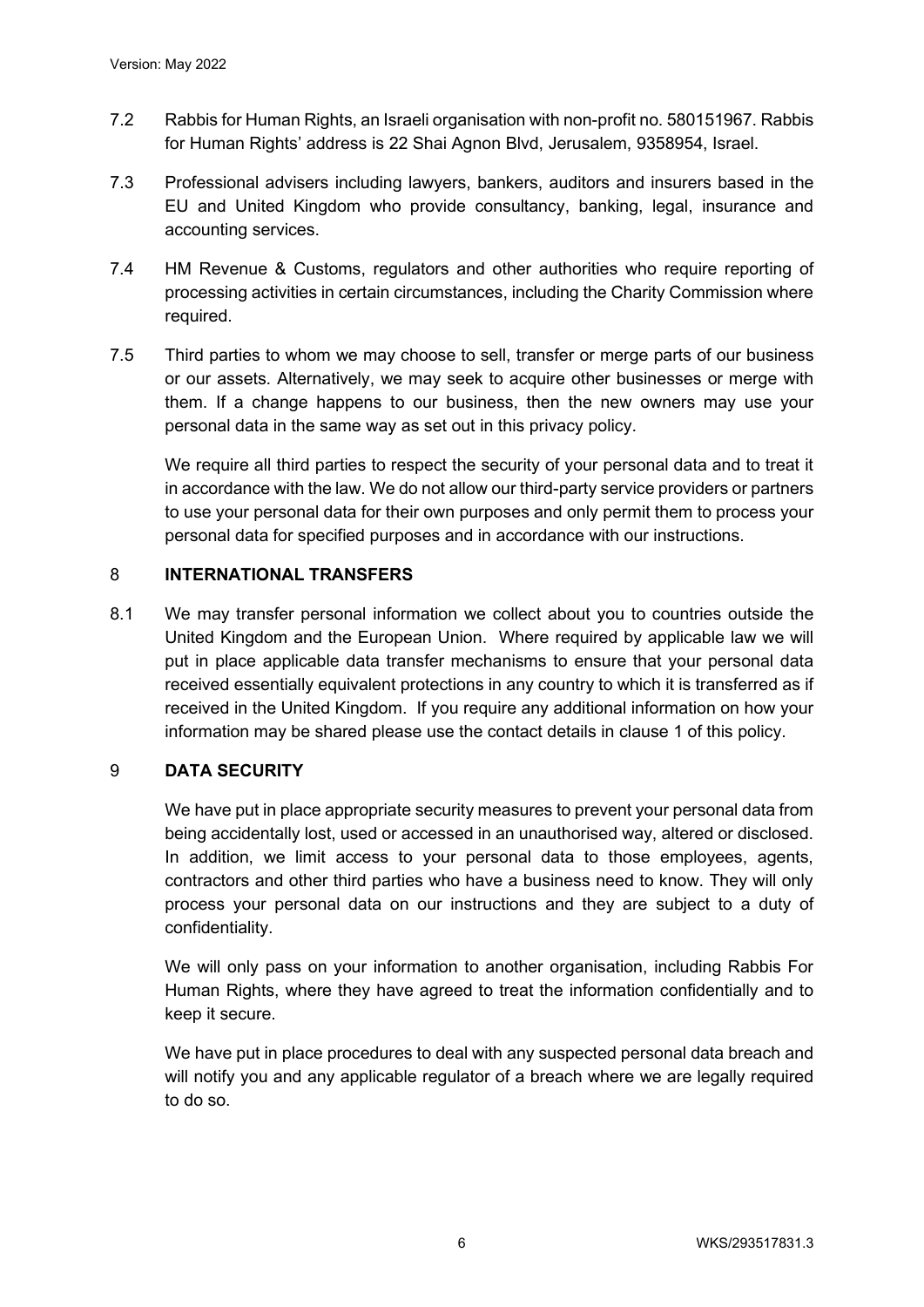### 10 **DATA RETENTION**

#### 10.1 **How long will you use my personal data for?**

We will only retain your personal data for as long as reasonably necessary to fulfil the purposes we collected it for, including for the purposes of satisfying any legal, regulatory, tax, accounting or reporting requirements. We may retain your personal data for a longer period in the event of a complaint or if we reasonably believe there is a prospect of litigation in respect to our relationship with you.

To determine the appropriate retention period for personal data, we consider the amount, nature and sensitivity of the personal data, the potential risk of harm from unauthorised use or disclosure of your personal data, the purposes for which we process your personal data and whether we can achieve those purposes through other means, and the applicable legal, regulatory, tax, accounting or other requirements.

Subject to the above considerations, our data retention periods are as follows:

- Physical records of donations: seven (7) years.
- Electronic records: duration of the relationship with the member and/or donor, and for seven (7) years following the later of the last payment of the membership fee or donation.
- Gift Aid information: retained unless removal is requested.

In some circumstances you can ask us to delete your data, see your legal rights below for further information.

In some circumstances we will anonymise your personal data (so that it can no longer be associated with you) for statistical purposes, in which case we may use this information indefinitely without further notice to you.

#### 11 **YOUR LEGAL RIGHTS**

Under certain circumstances, you have rights under data protection laws in relation to your personal data.

#### 11.1 **Your legal rights include:**

- 11.1.1 Request access to your personal data (commonly known as a "data subject access request"). This enables you to receive a copy of the personal data we hold about you and to check that we are lawfully processing it.
- 11.1.2 Request correction of the personal data that we hold about you. This enables you to have any incomplete or inaccurate data we hold about you corrected.
- 11.1.3 Request erasure of your personal data. This enables you to ask us to delete or remove personal data where there is no good reason for us continuing to process it. Note, however, that we may not always be able to comply with